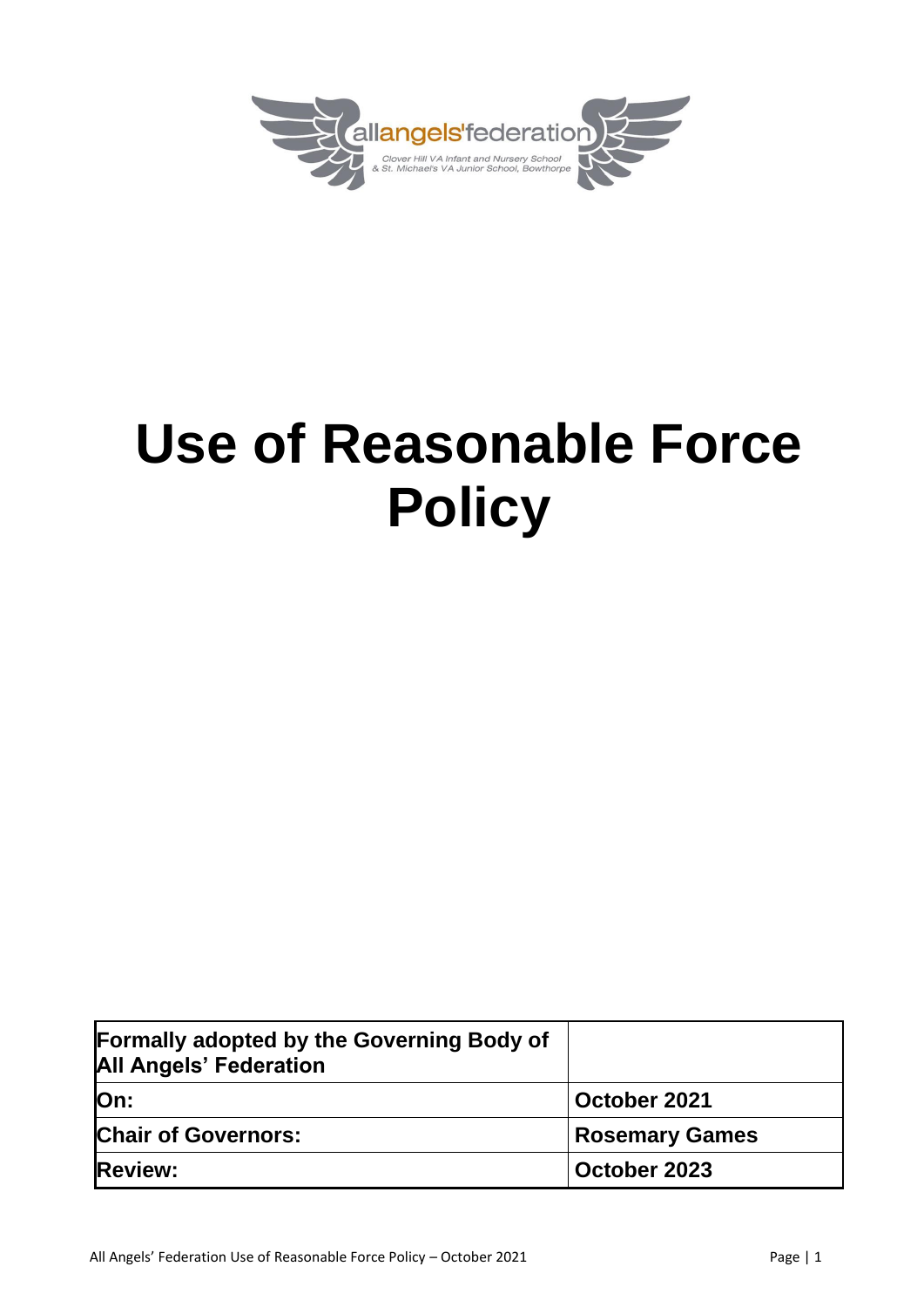At All Angels' Federation we strive to create an environment in which both children and adults feel happy, safe, secure and valued. We aim to ensure a whole school approach to behaviour which is known and understood by all staff, children, parents and outside agencies (please refer to our Relationships and Behaviour Policy). The use of force upon any pupil by a member of staff is a serious matter, and the DFE guidance in this policy sets out the circumstances under which it may be used. The law is clear and the Governing Body has a responsibility to all concerned, to support any member of staff who uses reasonable force in accordance with the law, and with this policy.

## AIMS OF THE POLICY

The aims of this Reasonable Force Policy are to:

- Provide clarification on the use of reasonable force in school:
- · To enable staff to feel more informed and confident about the use of reasonable force when they believe it to be necessary;
- · To make clear the responsibilities of headteachers, senior staff and governing bodies in respect of this power;
- This policy is drawn from advice contained in the document 'Use of Reasonable Force Advice for Head Teachers, staff and governing bodies' issued 2013 by the Department for Education (DFE);
- · This policy is drawn from the DFE Keeping Children Safe in Education September 2021.

#### KEY POINTS

- 1. School staff have a legal power to use force and lawful use of this power will provide a defence to any related criminal prosecution or other legal action;
- 2. Suspension should not be an automatic response when a member of staff has been accused of using excessive force;
- 3. Senior school leaders should support their staff when they use this power.
- 4. The school and staff will make reasonable adjustments for disabled children and children with special educational needs (SEN) depending upon the circumstances.
- 5. Schools do not require parental consent to use force on a student.
- 6. All schools should **not** have a 'no contact' policy. This is to ensure that members of staff will not breach their duty of care towards a pupil and will take action needed to prevent a pupil causing harm.

#### What is reasonable force?

- 1. The term 'reasonable force' covers the broad range of actions used by most teachers at some point in their career that involve a degree of physical contact with pupils.
- 2. Force is usually used either to control or restrain. This can range from guiding a pupil to safety by the arm through to more extreme circumstances such as breaking up a fight or where a student needs to be restrained to prevent violence or injury.
- 3. 'Reasonable in the circumstances' means using no more force than is needed.
- 4. As mentioned above, schools generally use force to control pupils and to restrain them. Control means either passive physical contact, such as standing between pupils or blocking a pupil's path, or active physical contact such as leading a pupil by the arm out of a classroom.
- 5. Restraint means to hold back physically or to bring a pupil under control. It is typically used in more extreme circumstances, for example when two pupils are fighting and refuse to separate without physical intervention.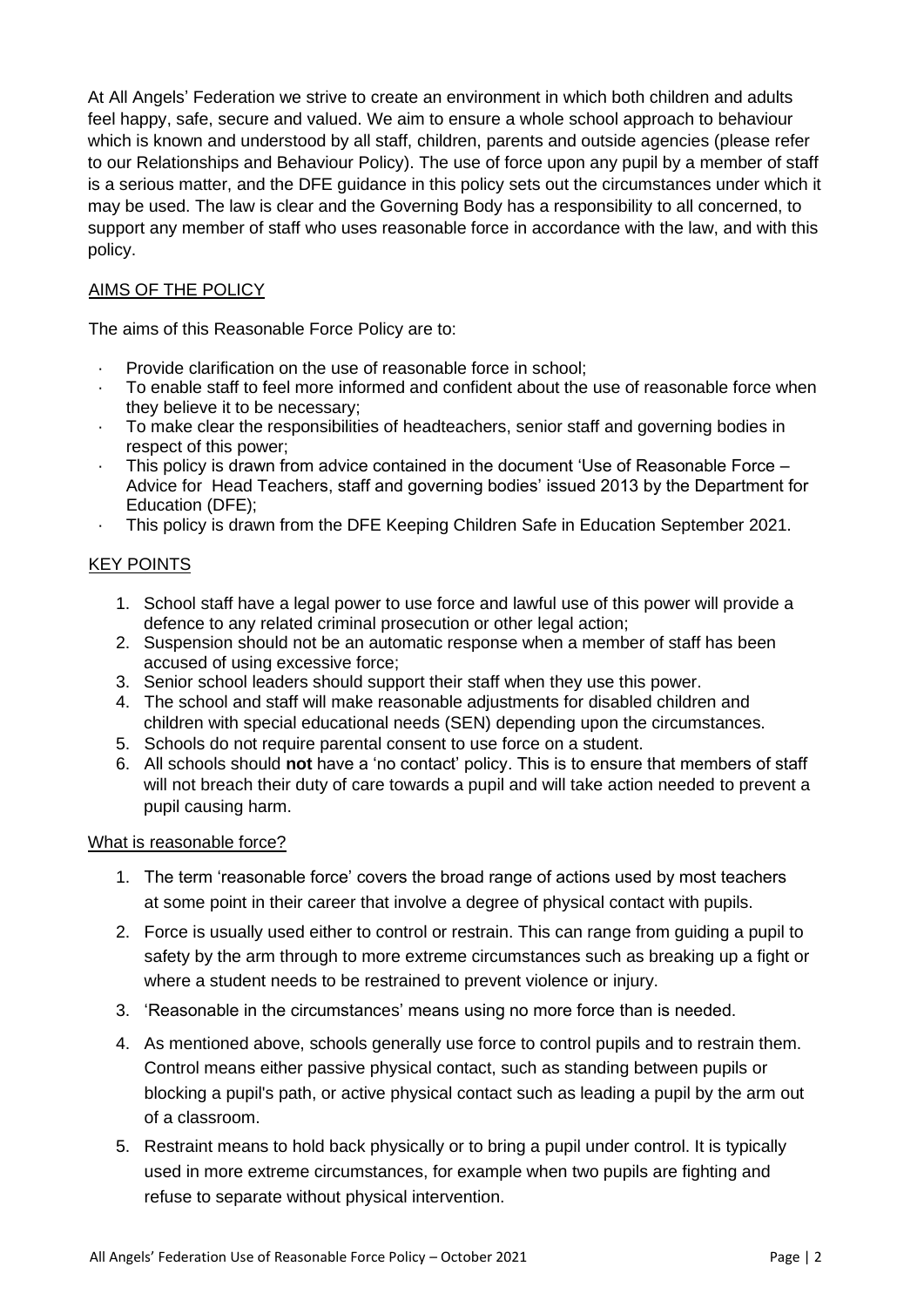6. School staff should always try to avoid acting in a way that might cause injury, but in extreme cases it may not always be possible to avoid injuring the pupil.

## W**ho can use reasonable force?**

- All members of school staff have a legal power to use reasonable force.
- This power applies to any member of staff at the school.

## **When can reasonable force be used?**

- Reasonable force can be used to prevent pupils from hurting themselves or others, from damaging property, or from causing disorder.
- In a school, force is used for two main purposes to control pupils or to restrain them.
- The decision on whether or not to physically intervene is down to the professional judgement of the staff member concerned and should always depend on the individual circumstances.
- The following list is not exhaustive but provides some examples of situations where reasonable force can and cannot be used.

## **Schools can use reasonable force to:**

- remove disruptive children from the classroom where they have refused to follow an instruction to do so;
- prevent a pupil behaving in a way that disrupts a school event or a school trip or visit;
- prevent a pupil leaving the classroom where allowing the pupil to leave would risk their safety or lead to behaviour that disrupts the behaviour of others;
- prevent a pupil from attacking a member of staff or another pupil, or to stop a fight in the playground; and
- restrain a pupil at risk of harming themselves through physical outbursts.

#### **Schools cannot:**

• use force as a punishment – it is always unlawful to use force as a punishment.

#### **Power to search pupils without consent**

In addition to the general power to use reasonable force described above, headteachers and authorised staff can use such force as is reasonable given the circumstances to conduct a search for the following "prohibited items":

- knives and weapons
- alcohol
- illegal drugs
- stolen items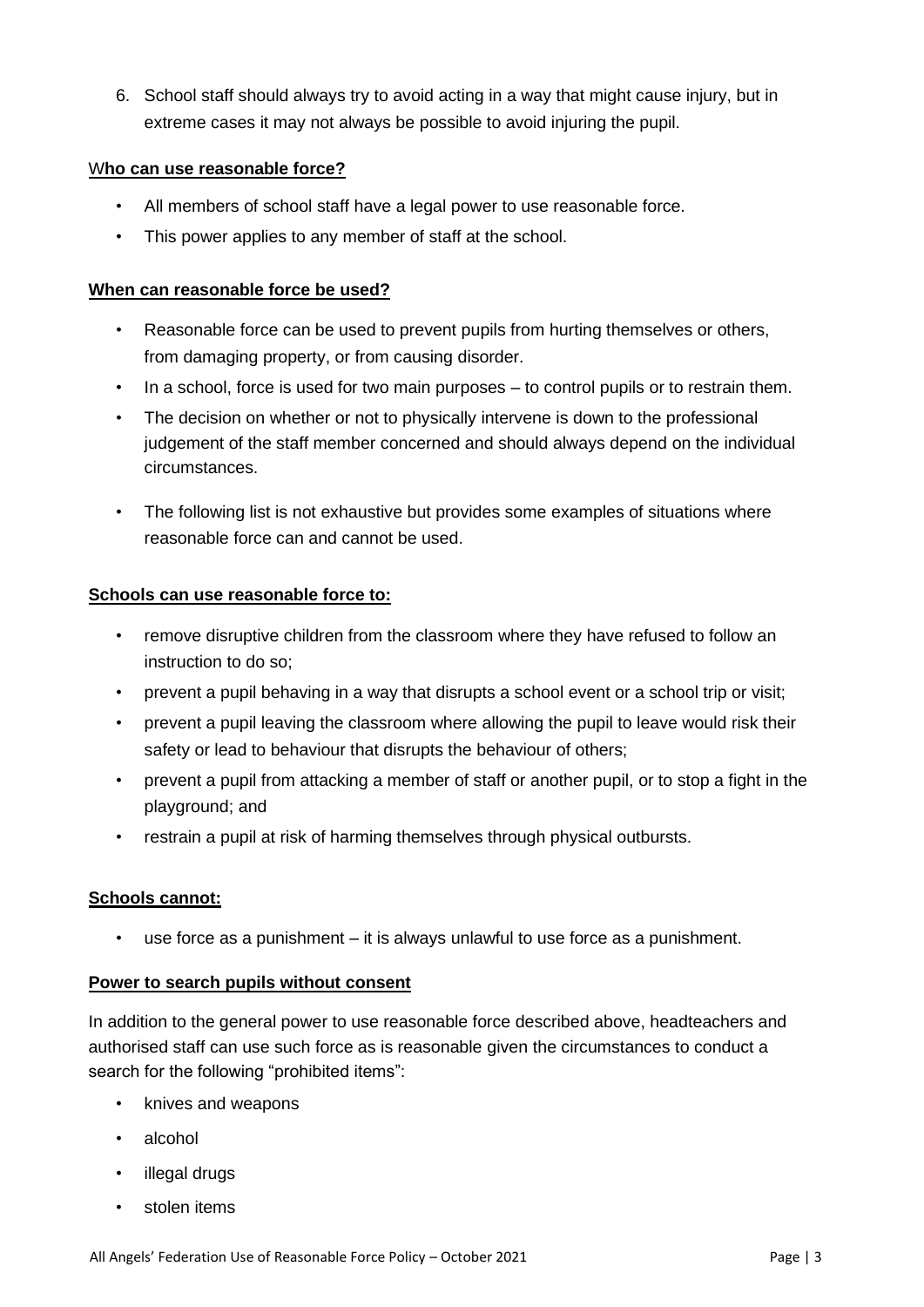- tobacco and cigarette papers
- fireworks
- pornographic images
- any article that has been or is likely to be used to commit an offence, cause personal injury or damage to property.

Force **cannot** be used to search for items banned under the school rules.

Separate guidance is available on the power to search without consent – see the 'Further sources of information' (appendix 2).

## **Using force**

- A panel of experts identified that certain restraint techniques presented an **unacceptable** risk when used on children and young people. The techniques which **MUST NOT** be used are:
- the 'seated double embrace' which involves two members of staff forcing a person into a sitting position and leaning them forward, while a third monitors breathing;
- the 'double basket-hold' which involves holding a person's arms across their chest; and
- the 'nose distraction technique' which involves a sharp upward jab under the nose.

## **Staff training**

The headteacher will consider whether members of staff require any additional training to enable them to carry out their responsibilities and will consider the needs of the pupils when doing so. **However, training is not a requirement in order for staff to use reasonable force.** 

## **Telling parents when force has been used on their child**

- The school will inform parents about serious incidents involving the use of force and the staff members involved will record such serious incidents on our incident report form. The DfE states that it is up to schools to decide whether it is appropriate to report the use of force to parents.
- In deciding what is a serious incident, teachers should use their professional judgement and consider the:
	- pupil's behaviour and level of risk presented at the time of the incident;
	- degree of force used;
	- effect on the pupil or member of staff; and
	- the child's age.

## **What happens if a pupil complains when force is used on them?**

All complaints about the use of force should be thoroughly, speedily and appropriately investigated.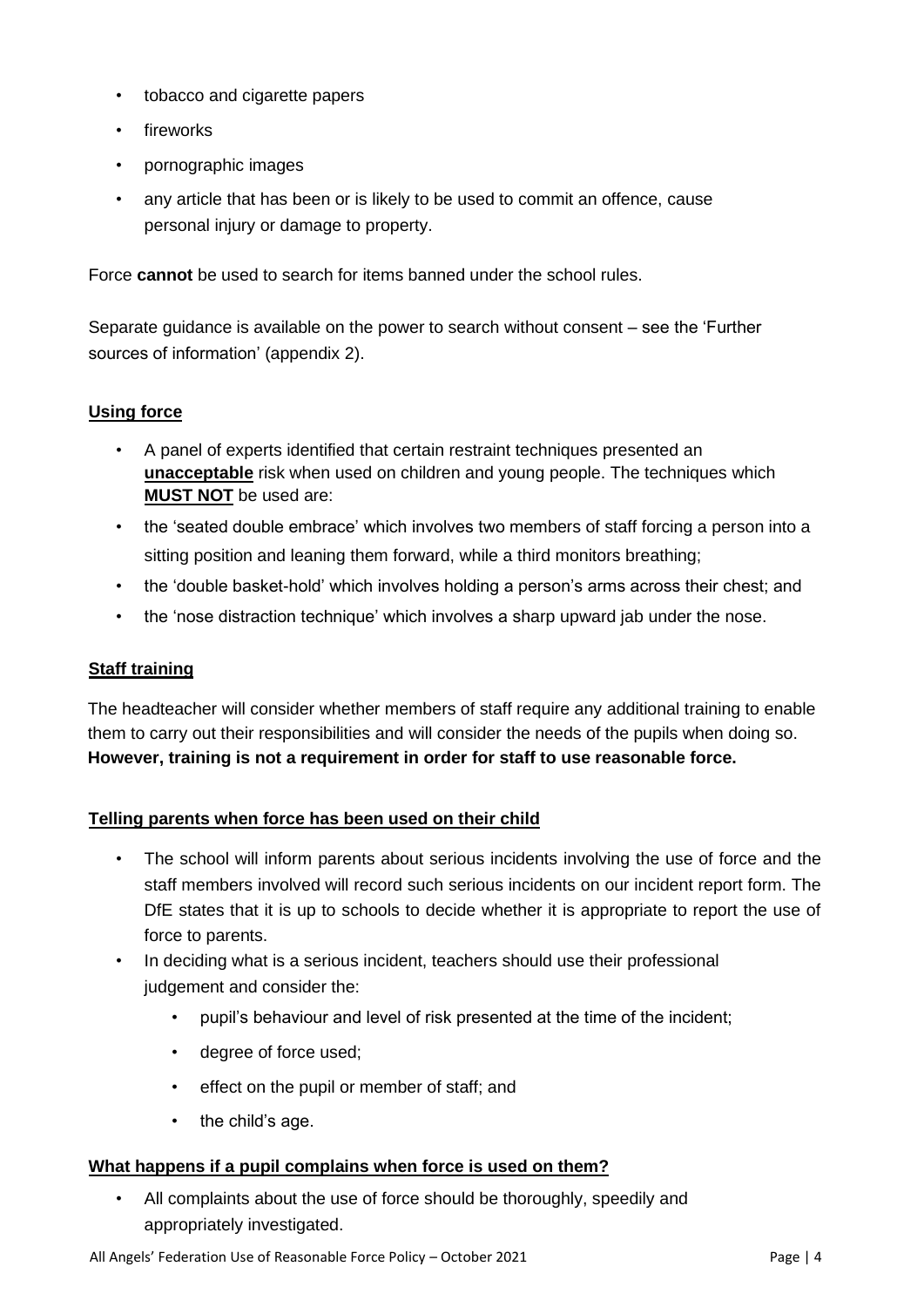- Where a member of staff has acted within the law that is, they have used reasonable force in order to prevent injury, damage to property or disorder – this will provide a defence to any criminal prosecution or other civil or public law action.
- When a complaint is made, the onus is on the person making the complaint to prove that his/her allegations are true – it is not for the member of staff to show that he/she has acted reasonably.
- Suspension must not be an automatic response when a member of staff has been accused of using excessive force. Schools should refer to the ["Dealing with Allegations of](https://www.gov.uk/government/publications/allegations-of-abuse-against-teachers-and-non-teaching-staff)  [Abuse against Teachers and Other Staff" guidance](https://www.gov.uk/government/publications/allegations-of-abuse-against-teachers-and-non-teaching-staff) where an allegation of using excessive force is made against a teacher. This guidance makes clear that a person must not be suspended automatically*,* or without careful thought.
- Schools must consider carefully whether the circumstances of the case warrant a person being suspended until the allegation is resolved or whether alternative arrangements are more appropriate.
- If a decision is taken to suspend a teacher, the school should ensure that the teacher has access to a named contact who can provide support.
- Governing bodies should always consider whether a teacher has acted within the law when reaching a decision on whether or not to take disciplinary action against the teacher.
- As employers, schools and local authorities have a duty of care towards their employees. It is important that schools provide appropriate pastoral care to any member of staff who is subject to a formal allegation following a use of force incident.

## **What about other physical contact with pupils?**

- **It is not illegal to touch a pupil**. There are occasions when physical contact, other than reasonable force, with a pupil is proper and necessary.
- Examples of where touching a pupil might be proper or necessary:
	- Holding the hand of the child at the front/back of the line when going to assembly or when walking together around the school;
	- When comforting a distressed pupil;
	- When a pupil is being congratulated or praised;
	- To demonstrate how to use a musical instrument;
	- To demonstrate exercises or techniques during PE lessons or sports coaching; and
	- To give first aid.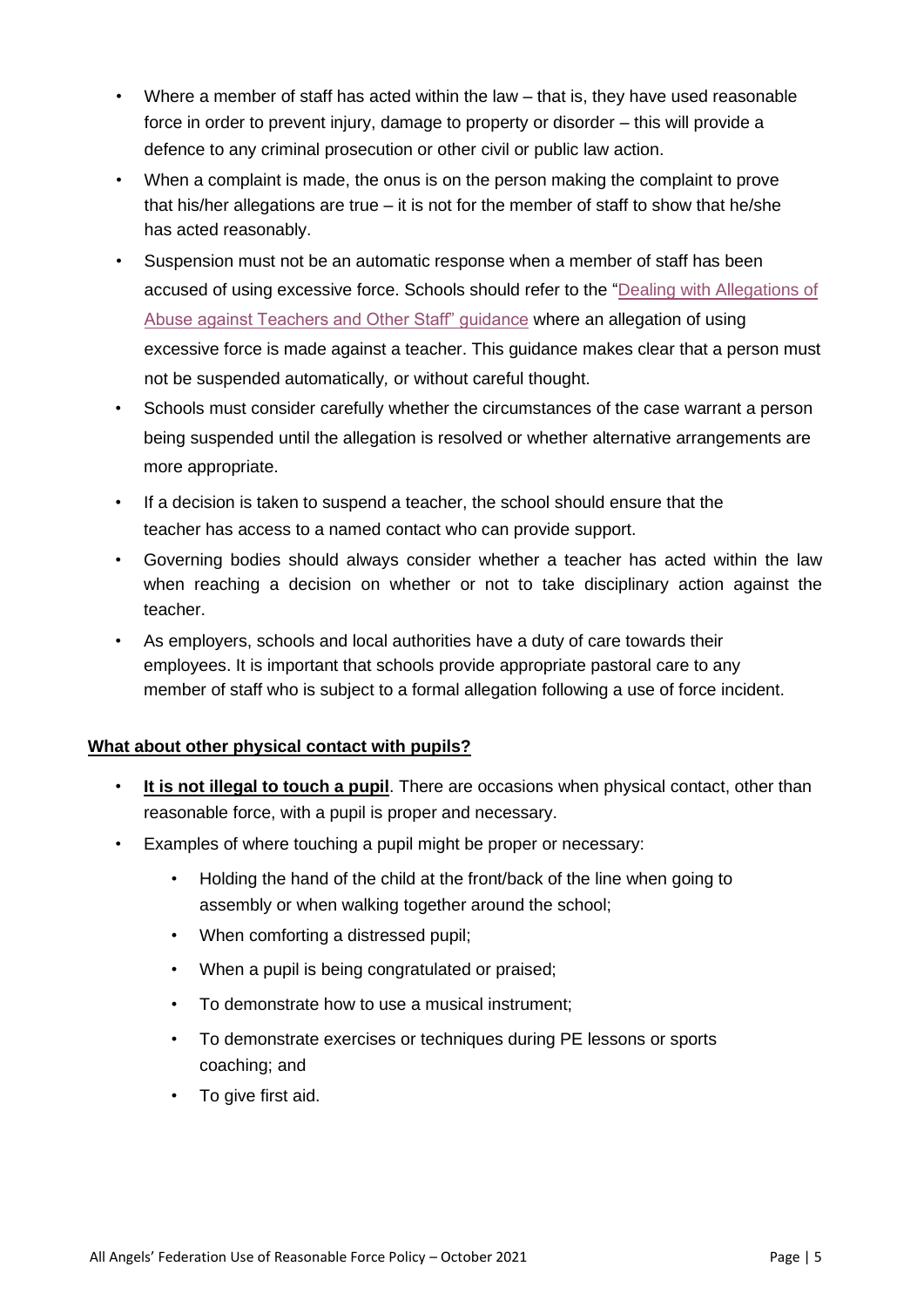## **Frequently Asked Questions**

DfE guidance provides a list of frequently asked questions (appendix 1).

## **Appendix 1: Frequently Asked Questions**

## **Q: I'm worried that if I use force a pupil or parent could make a complaint against me. Am I protected?**

**A:** Yes, if you have acted lawfully. If the force used is reasonable all staff will have a robust defence against any accusations.

## **Q: How do I know whether using a physical intervention is 'reasonable'?**

**A:** The decision on whether to physically intervene is down to the professional judgement of the teacher concerned. Whether the force used is reasonable will always depend on the particular circumstances of the case. The use of force is reasonable if it is proportionate to the consequences it is intended to prevent. This means the degree of force used should be no more than is needed to achieve the desired result. School staff should expect the full backing of their senior leadership team when they have used force.

## **Q: What about school trips?**

**A:** The power may be used where the member of staff is lawfully in charge of the pupils, and this includes while on school trips.

## **Q: Can force be used on pupils with SEN or disabilities?**

**A:** Yes, but the judgement on whether to use force should not only depend on the circumstances of the case but also on information and understanding of the needs of the pupil concerned.

## **Q: I'm a female teacher with a Year 10 class - there's no way I'd want to restrain or try to control my pupils. Am I expected to do so?**

**A:** There is a power, not a duty, to use force so members of staff have discretion as to whether or not to use it. However, teachers and other school staff have a duty of care towards their pupils and it might be argued that failing to take action (including a failure to use reasonable force) may in some circumstances breach that duty.

## **Q: Are there any circumstances in which a teacher can use physical force to punish a pupil?**

**A:** No. It is always unlawful to use force as a punishment. This is because it would fall within the definition of corporal punishment, which is illegal.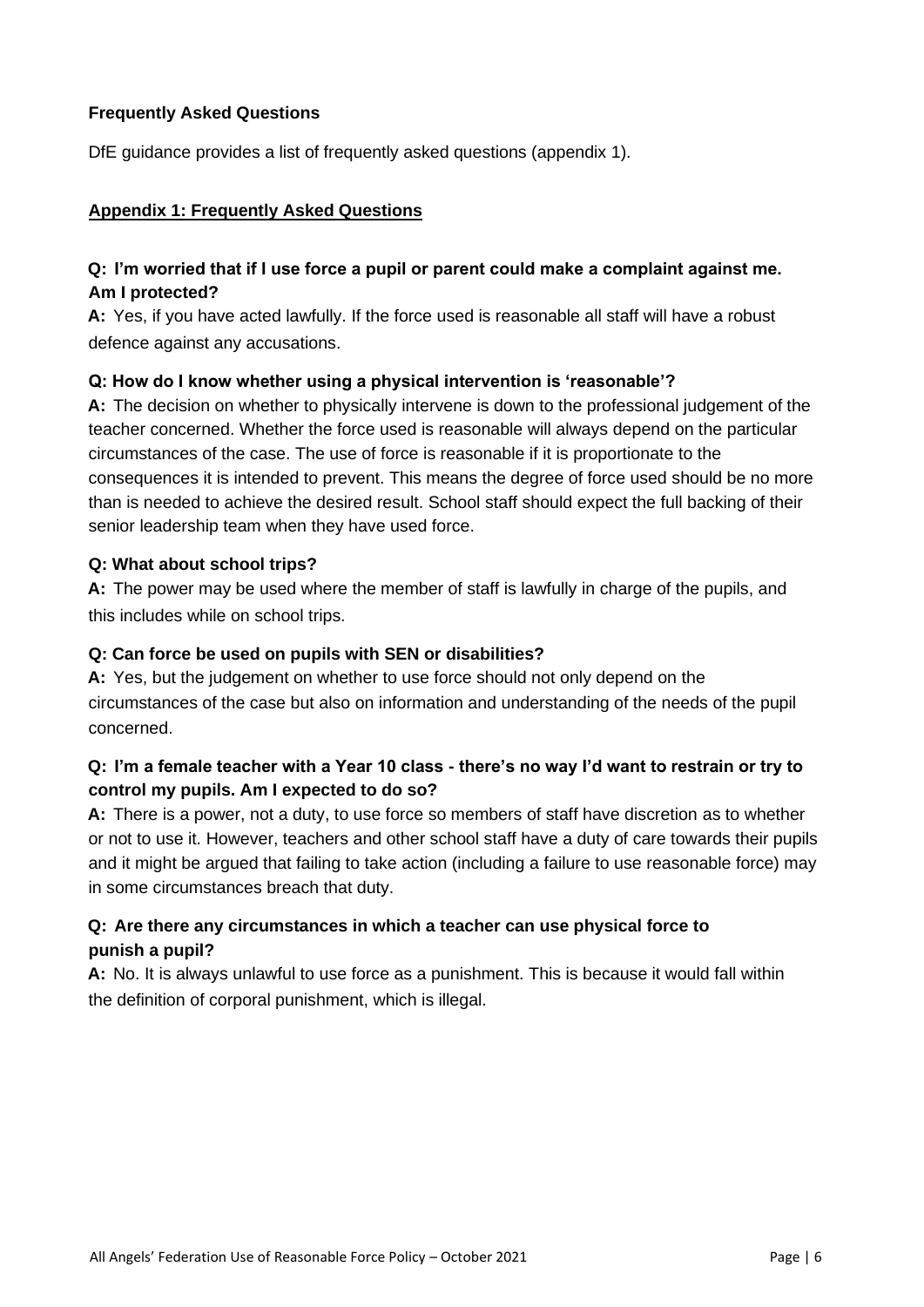## **Appendix 2: Further sources of information**

#### **Other departmental advice and guidance you may be interested in**

- [Guidance on the Use of Restrictive Physical Interventions for Staff Working with](http://media.education.gov.uk/assets/files/pdf/g/guidance%20on%20the%20use%20of%20restrictive%20physical%20interventions.pdf) [Children and Adults who display Extreme Behaviour in Association with Learning](http://media.education.gov.uk/assets/files/pdf/g/guidance%20on%20the%20use%20of%20restrictive%20physical%20interventions.pdf) [Disability and/or Autistic Spectrum Disorders \(2002\)](http://media.education.gov.uk/assets/files/pdf/g/guidance%20on%20the%20use%20of%20restrictive%20physical%20interventions.pdf)
- [Guidance on the Use of Restrictive Physical Interventions for Pupils with Severe](http://media.education.gov.uk/assets/files/pdf/g/guidance%20on%20the%20use%20of%20restrictive%20physical%20interventions%20for%20pupils%20with%20severe%20behavioural%20difficulties_2003.pdf) [Behavioural Difficulties \(2003\)](http://media.education.gov.uk/assets/files/pdf/g/guidance%20on%20the%20use%20of%20restrictive%20physical%20interventions%20for%20pupils%20with%20severe%20behavioural%20difficulties_2003.pdf)
- [Screening, searching and confiscation –](http://www.education.gov.uk/schools/pupilsupport/behaviour/behaviourpolicies/f0076897/screening,-searching-and-confiscation) advice for headteachers, staff and [governing bodies.](http://www.education.gov.uk/schools/pupilsupport/behaviour/behaviourpolicies/f0076897/screening,-searching-and-confiscation)

## (htt)

## **Associated resources (external links)**

• [Police and Criminal Evidence Act 1984 \(PACE\) Code G: Revised Code of](https://www.gov.uk/government/uploads/system/uploads/attachment_data/file/117604/pace-code-g-2012.pdf) [Practice for the Statutory Power of Arrest by Police Officers](https://www.gov.uk/government/uploads/system/uploads/attachment_data/file/117604/pace-code-g-2012.pdf)